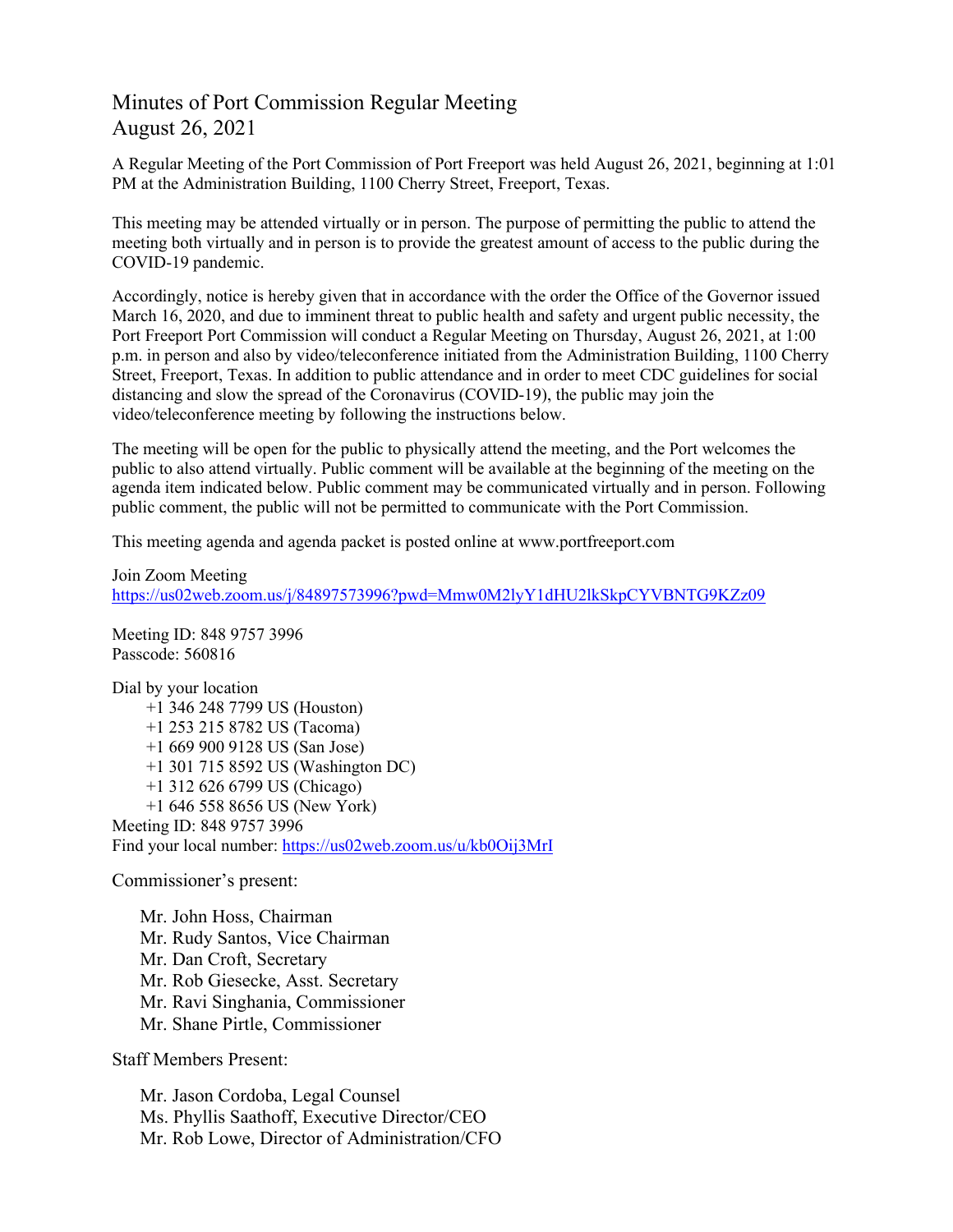Mr. Al Durel, Director of Operations Mr. Jason Hull, Director of Engineering Mr. Mike Wilson, Director of Economic Development & Freight Mobility Mr. Chris Hogan, Director of Protective Services Mr. Jason Miura, Director of Business & Economic Development Ms. Missy Bevers, Executive Assistant Ms. Mary Campus, Controller Ms. Tricia Vela, Public Affairs Assistant Mr. Jason Caywood, Security Technician Mr. Jesse Hibbetts, Operations Manager Also, present:

Mr. Bobby Fuller, Texas Port Ministry Mr. Jason Foltyn, HDR Mr. Rick Stephanow, Gulf LNG Services Mr. William Bohlen, BGE, Inc Mr. Henry Chambless Ms. Barbara Fratila

Commissioner Hoss stated the following information…

Today is August 26, 2021, and the time is 1:01 p.m. This is the regular meeting of the Port Commission. I am John Hoss, Chairman. We are conducting this meeting in person and by video/telephone conference pursuant to Governor Abbott's order suspending certain provisions of the Texas Open Meetings Act in order to minimize the impact of the coronavirus outbreak. This meeting is being recorded as required by the Texas Open Meetings Act.

With the posting of today's meeting a toll-free call-in number was indicated on the agenda which may be found on the Port's website [www.portfreeport.com.](http://www.portfreeport.com/) Additionally, the meeting will be open for the public to physically attend the meeting, and the Port welcomes the public to also attend virtually. Public comment will be available at the beginning of the meeting on the agenda item indicated below. Public comment may be communicated virtually or in person. Following public comment, the public will not be permitted to communicate with the Port Commission.

Being considerate of all participants on this call today, we respectfully request everyone "mute" their phones unless you are speaking.

An Executive Session was noticed on the published agenda and will occur unless otherwise indicated during the meeting. During Executive Session the public will not be permitted to hear the meeting, as is the case under the Texas Open Meetings Act.

- 1. CONVENE OPEN SESSION in accordance with Texas Government Code Section 551.001, et. seq., to review and consider the following:
- 2. Invocation Mr. Bobby Fuller, Texas Port Ministry
- 3. Pledge of Allegiance: U.S. Flag & Texas Flag
- 4. Roll Call All Commissioners were present.
- 5. Public Comment There were no public comments.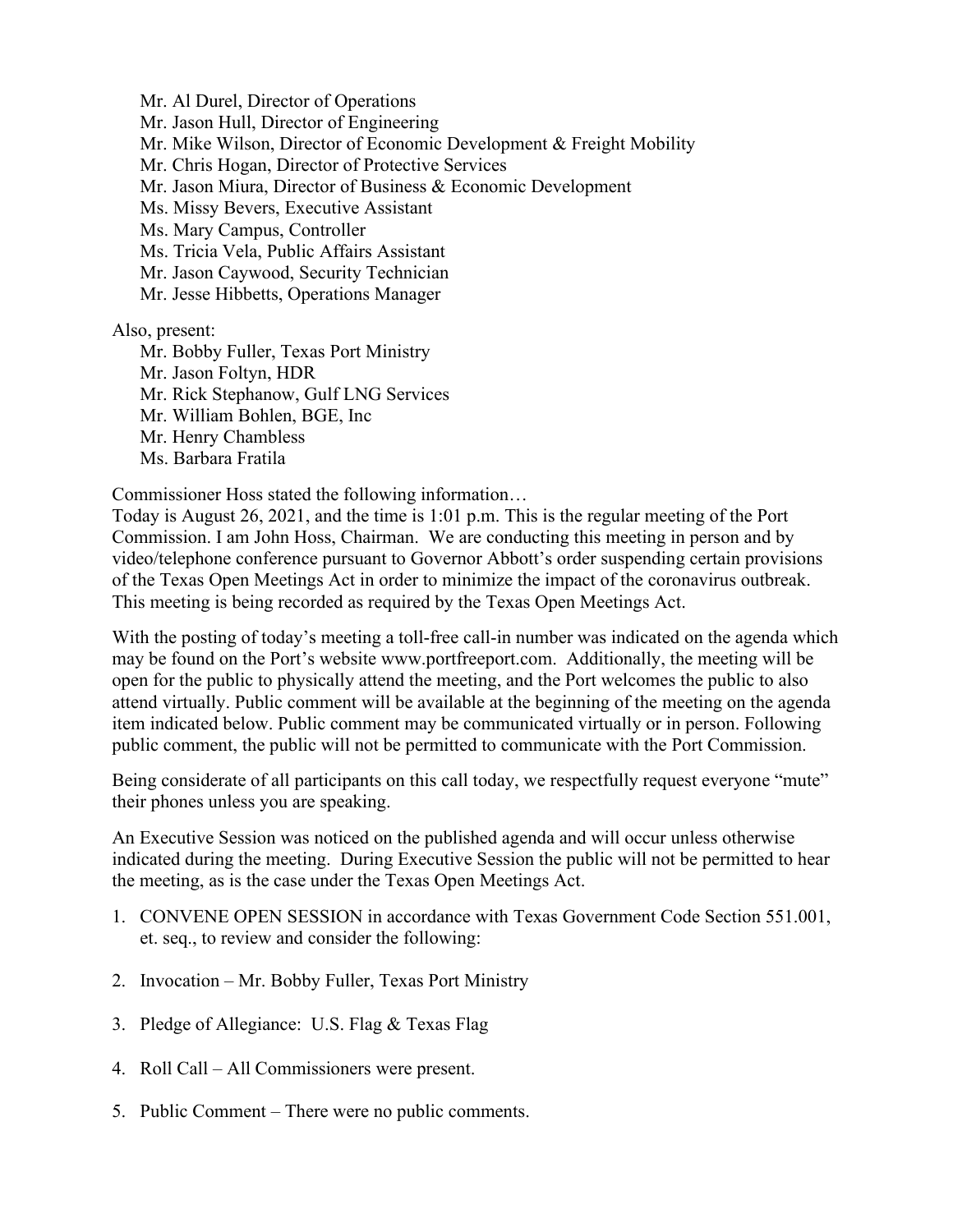6. Approval of minutes from the Regular meeting held August 12, 2021.

A motion was made by Commissioner Pirtle to approve the minutes as presented. The motion was seconded by Commissioner Giesecke with all Commissioners present voting in favor of the motion.

- 7. Receive reports from Executive Staff on activities and matters related to COVID-19 health safety matters, administrative affairs, financial results, facility engineering matters, operations and vessel activity, port safety matters, port security matters, Port tenant updates, USCOE, and other related port affairs.
	- A. Executive Director/CEO

Ms. Saathoff reported on the recently held quarterly executive meeting with the USACE. She also reported on the Senate and House infrastructure packages and how it relates to the Port's continued advocacy for funding of the channel project. Ms. Saathoff stated the National Waterways Conference will be held in Baltimore Sept. 22-24 with a number of the Corps HQ staff attending. Ms. Saathoff also relayed a few items of interest. Dr. Zane from University of Texas at Arlington applied for and was awarded a grant under the coastal management program to assess the flow and sediment dynamics of the lower Brazos and San Bernard basins. The AAPA is seeking a new EPA grant program for port electrification. Advocacy is for \$50 billion over ten years and is seeking ports to sign a letter of support. Additionally, Automotive Logistics Global recently published an article on Amports and their acquisition of HTS. Staff reinstated weekly calls with operations and tenants to monitor COVID situation as cases increase. Ms. Saathoff also reported on the meeting held with the Port, City, County, tenants, etc. to hear a presentation from TXDOT regarding upcoming projects being let for SH36, FM1495 and the Pine Street Bridge. The next meeting will be held in October. Ms. Saathoff also stated that efforts for the annual golf tournament benefiting Texas Port Ministry are well underway with 16 teams confirmed and \$28,000 in sponsorships received.

B. Chief Financial Officer

Mr. Lowe gave a presentation regarding the financial results for the month of July. He also reported that a tax abatement for K-Bin will be forthcoming.

C. Director of Engineering

In addition to his written report, Mr. Hull shared a current photo of DMPA 1. Mr. Hull also reported that Great Lakes withdrew their protest, so this clears the way for the skinny dredging project in Reach 2 to be advertised.

## D. Director of Operations

Mr. Jesse Hibbetts reported on the vessel and cargo activity for the month of July stating the Port handled 19 LNG vessels, 162 YTD. 13 container vessels which equaled approximately 3500 containers for the month and 38,000 YTD. 13 Ro/Ro vessels (92,000 autos YTD), 1 Vulcan vessel, 1 Vulcan unit train with total vessels at 444 YTD which is up approximately 100 vessels. Safety and security departments has continued work on the FY21/22 budget. Mr. Quilty continues working with ILA, tenants, stevedores, etc. on heat related issues. Mr. Hogan continues to monitor COVID situation and weather, participating on daily and weekly calls.

E. Director of Business & Economic Development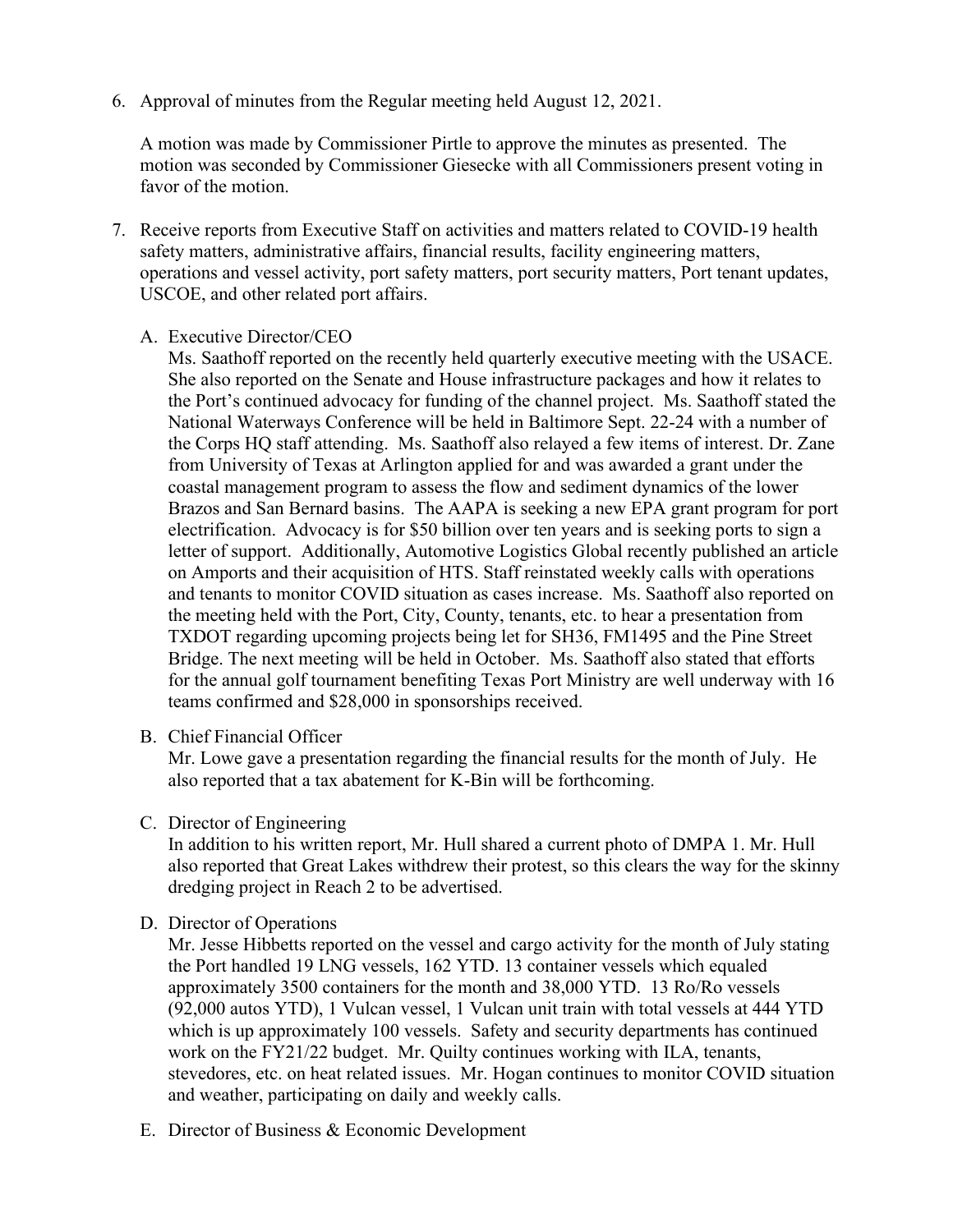In addition to his written report, Mr. Miura reported that Breakbulk Americas Conference is still scheduled for September 28-30. The Union Pacific Shortline Railroad & Port Conference will be held virtually. Details are forthcoming. The Greater Houston Port Bureau Maritime Dinner has been rescheduled for November 5.

- 8. Receive report from Commissioners on matters related to:
	- A. August 4 Personnel Advisory Committee Commissioner Singhania reported the committee reviewed personnel budget for upcoming fiscal year.
	- B. August 20 Finance Advisory Committee Commissioner Croft reported the committee received financial information, as well as briefing of budget and information regarding tax rate.
	- C. August 20 OSS Advisory Committee Commissioner Pirtle reported the committee discussed K9 contract as well as security related items in executive session.
	- D. Meetings and conferences attended, Port presentations and other related Port Commission matters.

Commissioner Pirtle reported attending the Alliance Transportation meeting, TXDOT meeting, BCCA Dinner, CAP meeting, United Way Board meeting, Brazosport Chamber Annual Banquet, San Bernard dredge tour, 36A meeting and Roundtable.

Commissioner Santos reported attending the BCCA Dinner, Chamber Banquet, Altamira Delegation Visit and the Corps Meeting.

Commissioner Croft reported attending a Rotary District meeting, Coastal Conservation meeting, BACH Fishing Tournament as well as Friends of the River meeting.

Commissioner Singhania reported attending the Chamber Banquet, hospital meeting, San Bernard dredge tour, CAP meeting and visited new AG plant at BASF.

Commissioner Giesecke reported attending the CAP meeting and BCCA Dinner

Commissioner Hoss also reported attending several meetings including the Corps 36A meetings.

9. Approval of financial reports presented for the period ending July 31, 2021.

A motion was made by Commissioner Santos to approve financials as presented. The motion was seconded by Commissioner Croft with all Commissioners present voting in favor of the motion.

10. Resolution of support of extending the suspensions of the Open Meetings Act due to imminent threat to public health and safety and urgent public necessity, from the increase in COVID cases in Brazoria County and State of Texas.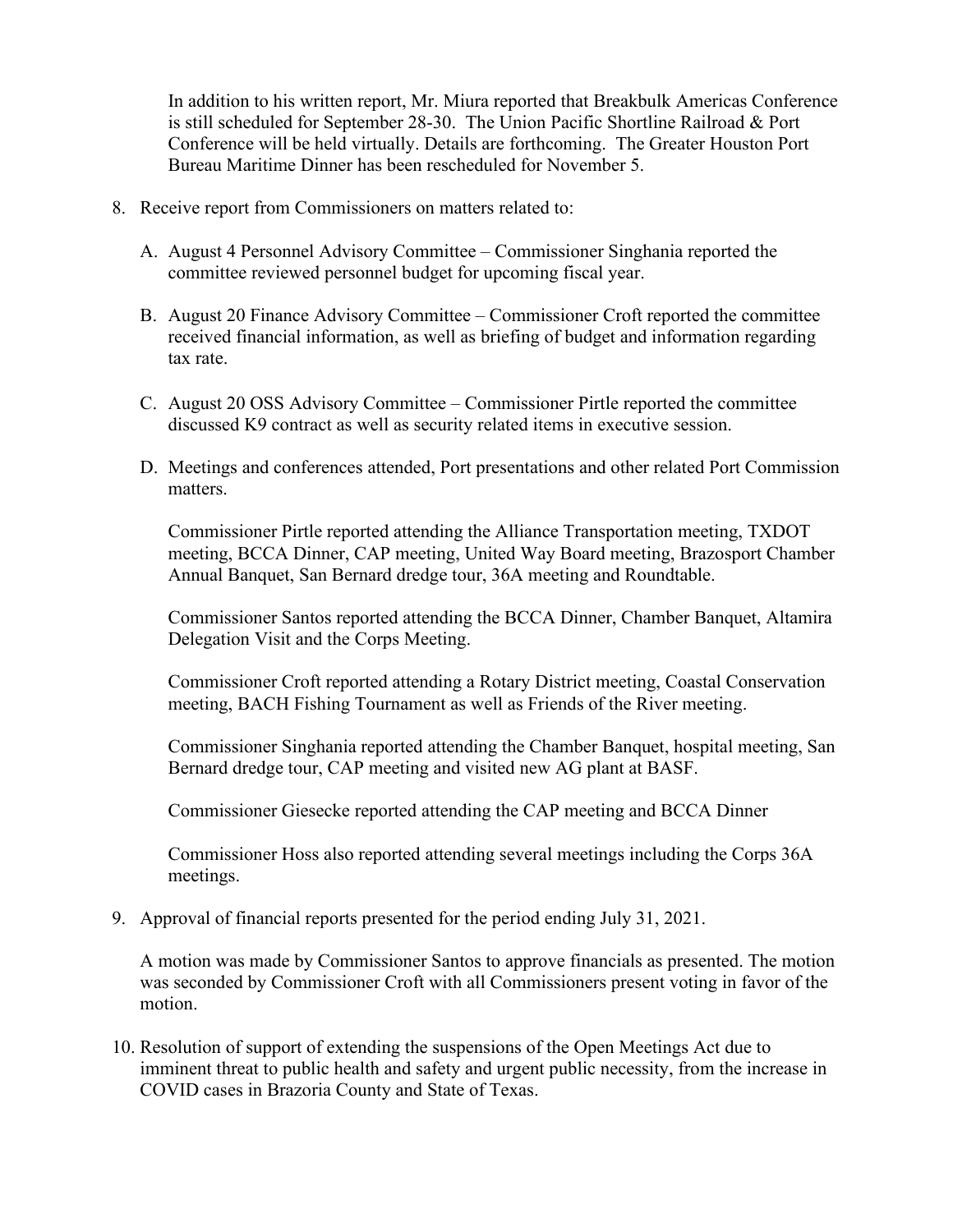As discussed at the previous board meeting, Ms. Saathoff stated the Port Commission felt it was prudent to send a resolution to the state officials in Austin in support of extending the temporary suspension of the Open Meetings Act that allows meetings to be held by video conference, considering the recent rapid rise in COVID cases. A resolution has been drafted for the Commission's consideration. Staff noted in the resolution that Port Freeport has made substantial investments in upgrading technology and equipment to properly conduct the meetings. Should the Commission adopt this resolution, it will be sent to the Governor, Lt. Governor, Speaker of the House, Attorney General, Representative Vasut, Senator Huffman and local District Attorney.

A motion was made by Commissioner Pirtle to adopt the resolution. The motion was seconded by Commissioner Croft with all Commissioners present voting in favor of the motion.

#### 11. Conduct workshop regarding Fiscal Year 2021/2022 Budget for Port Freeport.

Mr. Lowe began the workshop giving an overall budget summary stating staff anticipates \$39.9 million in operating revenues and \$21.4 million in operating expenses which would produce an operating profit of \$18.4 million. A decrease in net assets of \$15.1 million is anticipated due to the Freeport Harbor Channel Improvement Project. Planned capital expenditures amount to \$55.8 million plus contributed to others of \$31 million for a total of \$86.8 million which will be funded through a combination of cash flows, holdings in the capital reserve, debt and grants. Debt service interest expense on existing debt amounts to \$9.1 million. It is anticipated that \$25 million in revenue backed debt issuance for Port Capital Improvement projects that will equate to an additional \$450 thousand in interest expense and bond issuance costs. Timing expected for the issuance is the beginning of summer 2022. Staff anticipates the balance in unrestricted funds will be \$32.3 million by year end. 86% of revenues will flow through harbor and lease revenues with 14% coming through ad valorem taxes. Total budgeted for operating revenues is \$39.9 million with harbor revenues at \$27.6 million which is 4.3% over current year forecast due to increased LNG calls and Ro/Ro vessels. Tonnage is projected at \$16.8 million with a 10% ship calls increase to 541. Lease revenues of \$12.2 million has decreased over 2021 forecasted \$796 thousand, primarily due to a ground reservation agreement termination. Tax revenue is based on the calculated no new revenue rate of \$0.04008/100. Tax levy projection shows debt service (I&S) will continue to take a larger part of the tax levy. Regarding operating expenses, Mr. Lowe noted that just under 80% of the Port's expenses are found in depreciation, wages and insurance and security. As reported to the Personnel Advisory Committee, staff is requesting a 5% increase of budget in salaries and wages that will be determined individually through review process. Staff also presented the addition of two new positions as well as the filling of two positions that were previously approved but frozen due to COVID. These positions include an Executive Assistant to the CEO and Sales Representative. New positions include an IT Help Desk Technician and Operations Specialist. There is 12% increase forecasted in group health insurance premiums and a 10% increase forecasted in dental and vision insurance premiums. This puts the percent of group health premiums to total wages and benefits at 17% and assumes full participation in the retirement plan and the percent benefits to salaries and wages at 41%. Mr. Lowe noted that current CPI projections are at approximately 5%, with both local and national CPIs used for calculating. Professional Services is budgeted at \$2.7 million which is an increase over the 2021 forecast of \$309 thousand. Approximately 65% is security service fees which includes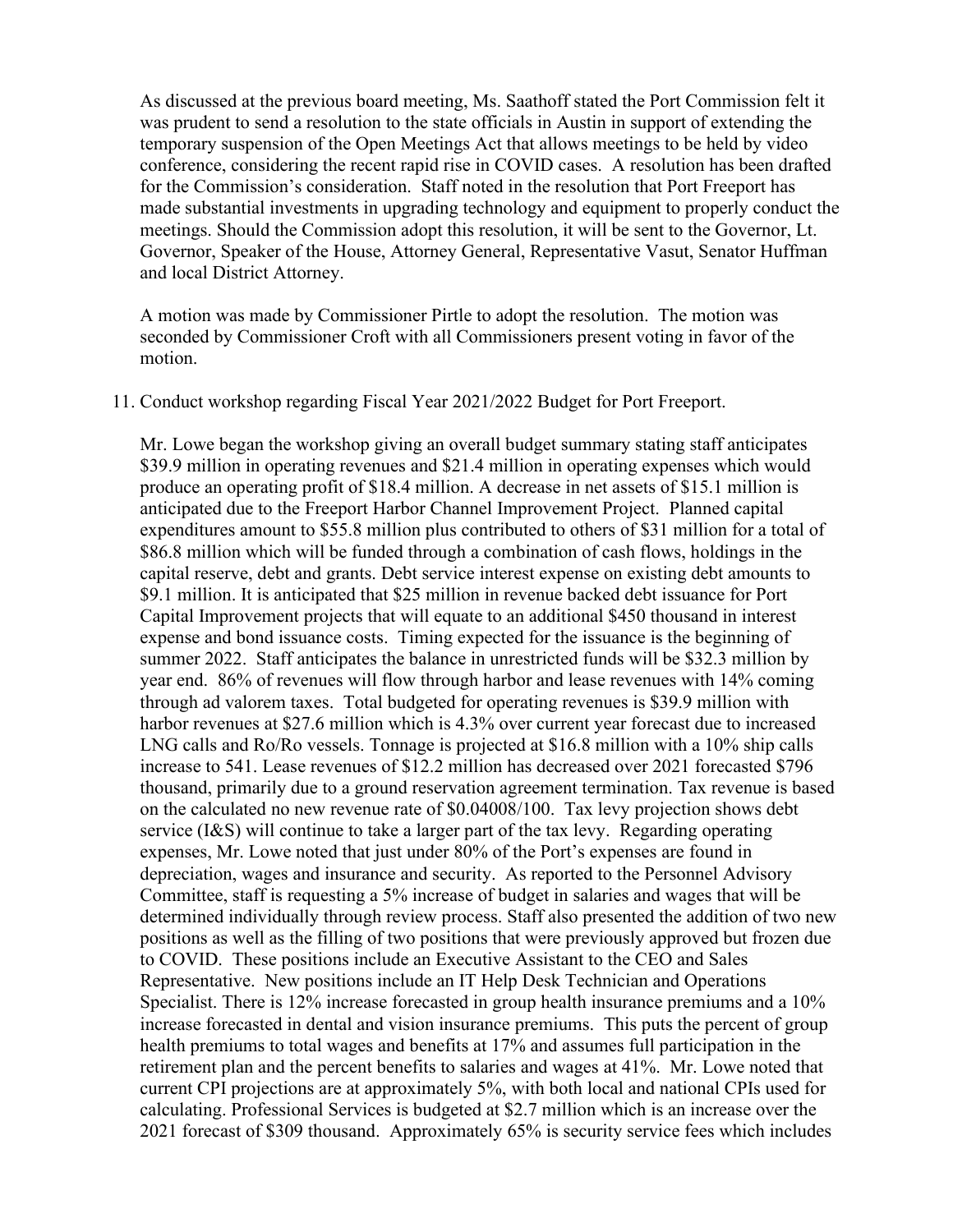K9 detection services, economic impact study, federal and state government liaisons, port planning services and facility replacement cost update. Training, Travel, and Promotional budgeted \$802,900 which is an increase over 2021 forecasted \$446 thousand. Website redevelopment assumes \$150,000 of this budget. The remainder of the increase includes Breakbulk Conference, AAPA events, advertising, training, etc. which have been built back into the plan at pre-COVID levels. Mr. Lowe noted that if the pandemic continues staff has demonstrated this area of the budget can be adjusted should the need arise. Supplies budget is \$156,700 which is an increase of \$18 thousand due to the continuation of purchasing protection supplies for COVID as well as small miscellaneous equipment. Utilities will see an increase of 7% above current forecast to \$800,500 which is due to an increase in water and sewer rates announced by the City of Freeport. Business insurance increased 20% over 2021 forecasted for a total of \$1,557,500. Property renewal saw a 24% increase March 1, 2021, and the July 1, 2021, liability package renewal experienced a 12% increase. Other services and charges are \$216 thousand or 43% increase. \$148 thousand of the increase is associated with the Manage Detection and Response security program the Port will be adding. The Port received a grant for 75% of the cost with those funds showing up in Other Revenue. Also included under this item is AAPA and TPA dues as well as contract labor additions to the operations staff. Maintenance and repair budget is \$927,300 which is a decrease of 9% over 2021 forecasted. Administration building major maintenance of \$150,000 is included under this item. Depreciation expense of \$8,093,700 is a decrease of \$96 thousand due to the sale of the mobile harbor crane. Regarding debt service and fees, staff has estimated \$15.3 million in principal and interest. Mr. Lowe also clarified what project is supported by each of the outstanding bonds. A look at the Port's Capital Expansion Plan of \$86,833,600 broken into four strategic initiatives that include the Freeport Harbor Channel project, buildout of the Port's Container Handling Facilities, development of warehousing and OEM distribution facilities and Port Infrastructure. Finally, the Port's capital funding by source shows 36% coming from general obligation debt, 56% from revenue debt supplemented by some cash flow, with 3% from grant application and cash flow by itself at 5%.

12. Discuss and consider adoption of a Resolution to propose the 2021 tax rate, to be adopted at a future meeting.

Mr. Lowe gave a brief presentation outlining staff's recommendation for a proposed 2021 tax rate. He explained that a rate must be proposed and sent to the County, who will then post seven days prior to the meeting scheduled for adoption. Mr. Lowe then walked through the tax rate process which includes debt service (I&S) and maintenance and operations (M&O). The 2021 I&S rate will include the 2019 and 2021 GO Bond issuance payments. The Port's tax base includes both residential and non-residential valuations, provided by the Brazoria County Tax Office. Exemptions include the homestead exemption and the exemption for those 65 or older or disabled. Last year the Port Commission adopted a resolution increasing the 65 or older or disabled exemption from \$150,000 to \$175,000. Combined with the homestead exemption, a resident with a home value of \$218,750 who qualifies and has filed for the age 65 or older or disabled exemption would pay no taxes to Port Freeport. Bond Package was approved by the voters of the District May 5, 2018. The Port has issued \$74.2 million of the \$130 million in two issuances (2019 and 2021). Mr. Lowe stated that between 2011 and 2016, Port Freeport has reduced the tax rate 25%. Since that time and in line with the bond package and FHCIP cost projections, the rate has been held at \$0.0401/100. The current non-residential/residential mix tax base is 70% non-residential and 30% residential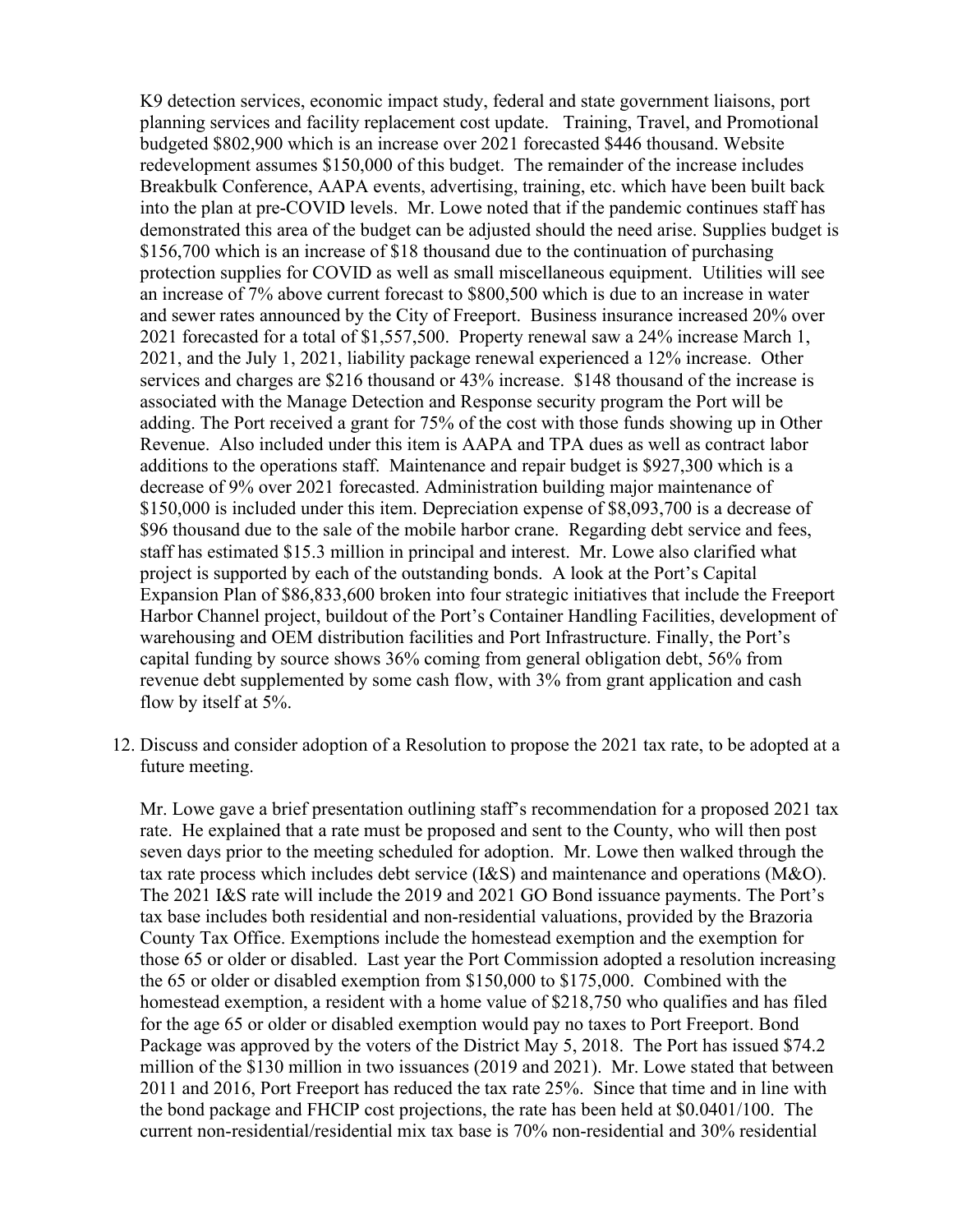adding the 2021 numbers still have not been received from the County, but staff anticipates it to remain the same. The process to fund the Freeport Harbor Channel project started with 3 cents to M&O and 1 cent to debt service. Staff still anticipates the inverse to take place with approximately 1 cent toward M&O and 3 cents to debt service as the remaining bonds are issued. Mr. Lowe also shared a graphic of the tax levy projection showing the change/shift in the I&S and M&O rates. Following is the proposed tax rate and budget schedule.

*August 26 – Conduct Budget Workshop August 26 – Take a record vote to propose 2021 tax rate* 

*August 27 – Report proposed rate and results of vote to BC Tax Assessor-Collector September 2 – BC Tax Assessor-Collector will publish either:*

- *Notice of voting on tax rate if proposed rate is at or below NNRTR\**
- *Notice of hearing on tax increase if proposed rate is above NNRTR\**

*September 2 – Conduct 2nd Budget Workshop if needed* 

*September 9 – Hold tax rate hearing if proposed rate is above no new revenue rate September 9 – Adopt 2021 tax rate September 9 – Conduct Budget Workshop and Adopt Budget* 

*\*Requires seven-day public posting in local newspaper*

Mr. Lowe explained that the *No New Revenue Tax Rate (NNRTR)* is the total rate that would provide the same amount of revenue in the year before on properties taxed in both years. The *Voter Approval Rate* starts with the I&S rate, already approved by the voters of the district through the \$130 million issuance and is calculated by whatever the Port has issued and whatever it requires to pay it. The No New Revenue M&O portion is subject to an annual allowance for an increase of 3.5%, or if you qualify for special taxing unit, 8%. These two rates are combined and becomes the Voter Approval Rate. Mr. Lowe then shared the 2021 tax rate calculation worksheet with the two calculated rates with the NNRTR of 0.040080 and the Voter Approval Rate is 0.044545. Staff recommends proposing a rate not to exceed the NNRTR of \$0.040080. Mr. Lowe shared a breakdown of the 2021 tax proposal noting \$2,689,452 represents upcoming payments (I&S) while \$3,801,771 represents M&O. . Tax Revenue Components for 2021 vs 2020 budgeted tax revenue shows last year's total levy was \$6.2 million which was based on \$15.6billion appraisal roll. This year's appraisal is \$16.2 billion with the total levy at \$6.5 million. If the Commission adopts the rate at the NNRTR of \$0.040080, there will be a decrease in the M&O of 346,759 and an increase in debt service of \$597,368. Port Commission entertained a rate of 0.04. Mr. Lowe stated that with a flat rate of 0.04, the M&O portion would be .023394 and the debt service would remain 0.016606 because it is static based on the payment. That impact would be approximately \$13,000.

At this time, a motion was made by Commissioner Giesecke to adopt a proposed rate equal to the I&S rate of 0.016606. The motion died for lack of a second.

After further discussion on the, a motion was made by Commissioner Santos to propose a Port Freeport tax rate of 0.040000 which is below the NNRTR. The motion was seconded by